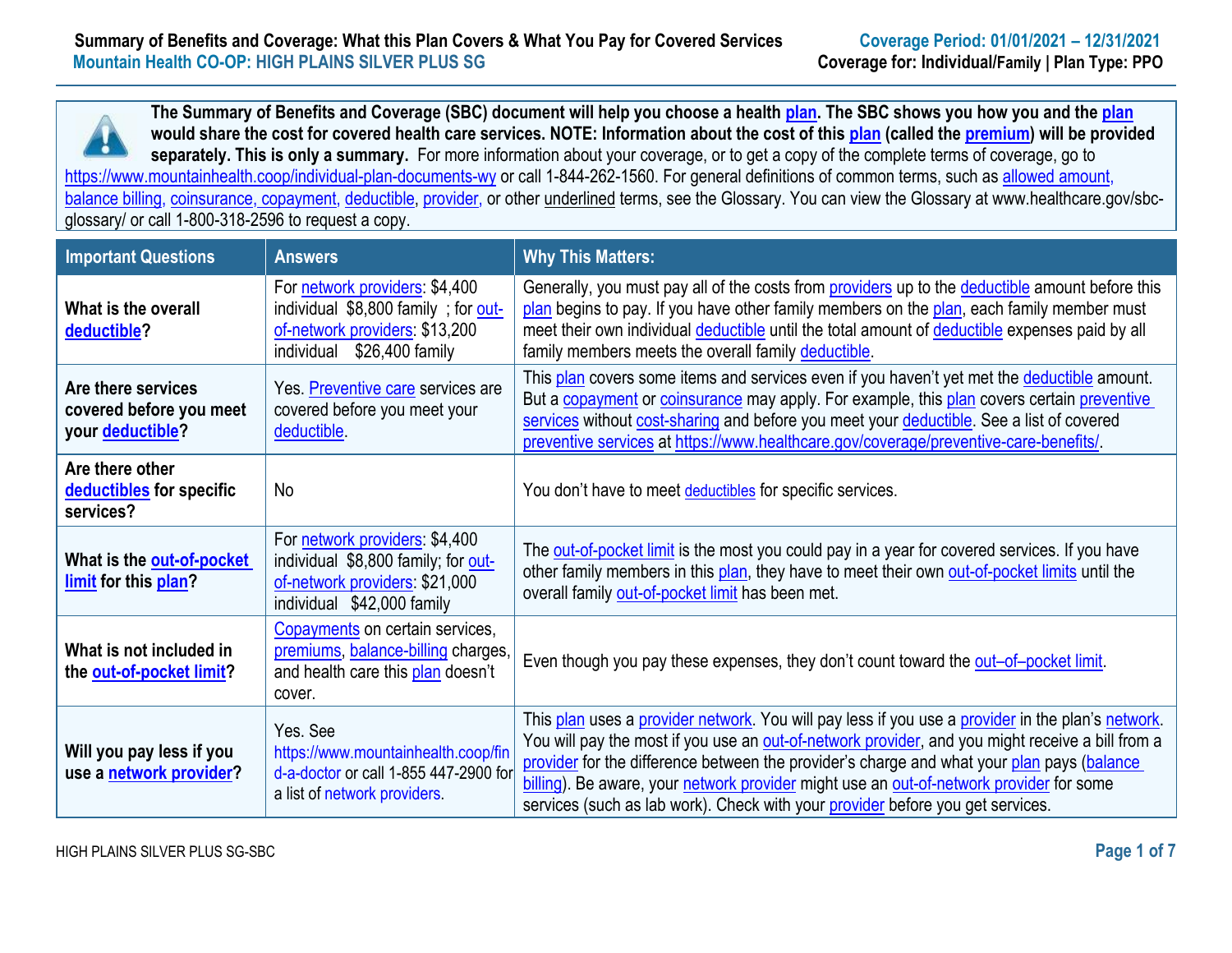| <b>Important Questions</b>                            | <b>Answers</b> | <b>Why This Matters:</b>                                  |
|-------------------------------------------------------|----------------|-----------------------------------------------------------|
| Do you need a <u>referral</u> to<br>see a specialist? | No             | You can see the specialist you choose without a referral. |

All **[copayment](https://www.healthcare.gov/sbc-glossary/#copayment)** and **[coinsurance](https://www.healthcare.gov/sbc-glossary/#coinsurance)** costs shown in this chart are after your **[deductible](https://www.healthcare.gov/sbc-glossary/#deductible)** has been met, if a **[deductible](https://www.healthcare.gov/sbc-glossary/#deductible)** applies.  $\blacktriangle$ 

|                                                                                                                                      | <b>Services You May Need</b>                        | <b>What You Will Pay</b>                            |                                                           | <b>Limitations, Exceptions, &amp; Other</b>                                                                                                                                                                                          |  |
|--------------------------------------------------------------------------------------------------------------------------------------|-----------------------------------------------------|-----------------------------------------------------|-----------------------------------------------------------|--------------------------------------------------------------------------------------------------------------------------------------------------------------------------------------------------------------------------------------|--|
| <b>Common Medical Event</b>                                                                                                          |                                                     | <b>Network Provider</b><br>(You will pay the least) | <b>Out-of-Network Provider</b><br>(You will pay the most) | <b>Important Information</b>                                                                                                                                                                                                         |  |
|                                                                                                                                      | Primary care visit to treat an<br>injury or illness | 0% coinsurance                                      | 60% coinsurance                                           | If an out-of-network provider charges more<br>than the allowed amount, you may have to pay<br>the difference (balance billing).                                                                                                      |  |
| If you visit a health care<br>provider's office or<br>clinic                                                                         | <b>Specialist</b> visit                             | 0% coinsurance                                      | 60% coinsurance                                           | If an out-of-network provider charges more<br>than the allowed amount, you may have to<br>pay the difference (balance billing).                                                                                                      |  |
|                                                                                                                                      | Preventive care/screening/<br>immunization          | No Charge                                           | 60% coinsurance                                           | You may have to pay for services that aren't<br>preventive. Ask your provider if the services<br>needed are preventive. Then check what your<br>plan will pay for.                                                                   |  |
| If you have a test                                                                                                                   | Diagnostic test (x-ray, blood<br>work)              | 0% coinsurance                                      | 60% coinsurance                                           | This benefit does not include diagnostic<br>services such as biopsies, which are                                                                                                                                                     |  |
|                                                                                                                                      | Imaging (CT/PET scans,<br>MRI <sub>s</sub> )        | 0% coinsurance                                      | 60% coinsurance                                           | services that are routinely covered under<br>the Surgical Services Benefit.                                                                                                                                                          |  |
| If you need drugs to<br>treat your illness or                                                                                        | Generic drugs                                       | 0% coinsurance                                      | 60% coinsurance                                           | 31-day supply retail 90-day supply mail-<br>order.                                                                                                                                                                                   |  |
| condition<br>More information about<br>prescription drug<br>coverage is available at<br>https://www.mountainh<br>ealth.coop/pharmacy | Preferred brand drugs                               | 0% coinsurance                                      | 60% coinsurance                                           | 31-day supply retail 90-day supply mail-<br>order. If you choose a higher Tier drug when<br>lower Tier drug is available, you must pay<br>an ancillary charge in addition to the<br>deductible and/or coinsurance, as<br>applicable. |  |
|                                                                                                                                      | Non-preferred brand drugs                           | 0% coinsurance                                      | 60% coinsurance                                           | 31-day supply retail 90-day supply mail-<br>order. If you choose a higher Tier drug when<br>a lower Tier drug is available, you must pay<br>an ancillary charge in addition to the                                                   |  |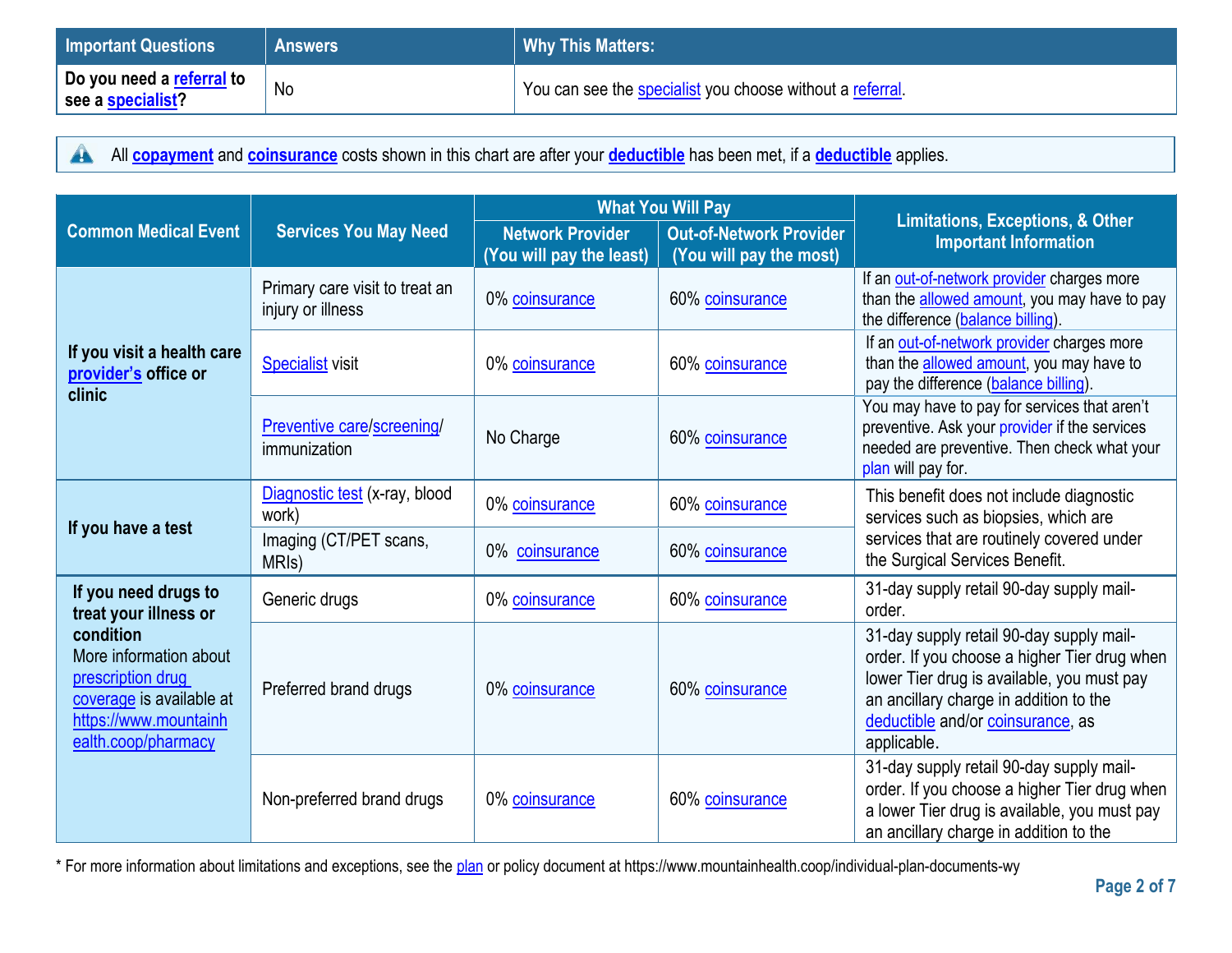|                                            |                                                   | <b>What You Will Pay</b>                            |                                                           | <b>Limitations, Exceptions, &amp; Other</b>                                                                                                                                                                                                                        |  |
|--------------------------------------------|---------------------------------------------------|-----------------------------------------------------|-----------------------------------------------------------|--------------------------------------------------------------------------------------------------------------------------------------------------------------------------------------------------------------------------------------------------------------------|--|
| <b>Common Medical Event</b>                | <b>Services You May Need</b>                      | <b>Network Provider</b><br>(You will pay the least) | <b>Out-of-Network Provider</b><br>(You will pay the most) | <b>Important Information</b>                                                                                                                                                                                                                                       |  |
|                                            |                                                   |                                                     |                                                           | deductible and/or coinsurance, as<br>applicable.                                                                                                                                                                                                                   |  |
|                                            | <b>Specialty drugs</b>                            | 0% coinsurance                                      | 60% coinsurance                                           | 31-day supply Mail order not available. In-<br>Network coverage limited to select<br>pharmacies.                                                                                                                                                                   |  |
| If you have outpatient<br>surgery          | Facility fee (e.g., ambulatory<br>surgery center) | 0% coinsurance                                      | 60% coinsurance                                           | If an out-of-network provider charges more<br>than the allowed amount, you may have to pay                                                                                                                                                                         |  |
|                                            | Physician/surgeon fees                            | 0% coinsurance                                      | 60% coinsurance                                           | the difference (balance billing).                                                                                                                                                                                                                                  |  |
|                                            | <b>Emergency room care</b>                        | 0% coinsurance                                      | 60%coinsurance                                            |                                                                                                                                                                                                                                                                    |  |
| If you need immediate<br>medical attention | <b>Emergency medical</b><br>transportation        | 0% coinsurance                                      | 60% coinsurance                                           | If an out-of-network provider charges more<br>than the allowed amount, you may have to pay<br>the difference (balance billing)                                                                                                                                     |  |
|                                            | <b>Urgent care</b>                                | 0% coinsurance                                      | 60% coinsurance                                           |                                                                                                                                                                                                                                                                    |  |
| If you have a hospital                     | Facility fee (e.g., hospital<br>room)             | 0% coinsurance                                      | 60% coinsurance                                           | If an out-of-network provider charges more<br>than the allowed amount, you may have to pay                                                                                                                                                                         |  |
| stay                                       | Physician/surgeon fees                            | 0% coinsurance                                      | 60% coinsurance                                           | the difference (balance billing).                                                                                                                                                                                                                                  |  |
| If you need mental<br>health, behavioral   | Outpatient services                               | 0% coinsurance                                      | 60% coinsurance                                           | If an out-of-network provider charges more<br>than the allowed amount, you may have to pay                                                                                                                                                                         |  |
| health, or substance<br>abuse services     | Inpatient services                                | 0% coinsurance                                      | 60% coinsurance                                           | the difference (balance billing).                                                                                                                                                                                                                                  |  |
|                                            | Office visits                                     | No Charge                                           | No Charge                                                 | Included in delivery                                                                                                                                                                                                                                               |  |
|                                            | Childbirth/delivery<br>professional services      | 0% coinsurance                                      | 60% coinsurance                                           | If an out-of-network provider charges more<br>than the allowed amount, you may have to pay                                                                                                                                                                         |  |
| If you are pregnant                        | Childbirth/delivery facility<br>services          | 0% coinsurance                                      | 60% coinsurance                                           | the difference (balance billing).<br>Cost sharing does not apply for preventive<br>services. Depending on the type of services, a<br>coinsurance may apply. Maternity care may<br>include tests and services described<br>elsewhere in the SBC (i.e., ultrasound). |  |
| If you need help<br>recovering or have     | Home health care                                  | 0% coinsurance                                      | 60% coinsurance                                           | If an out-of-network provider charges more<br>than the allowed amount, you may have to pay<br>the difference (balance billing).                                                                                                                                    |  |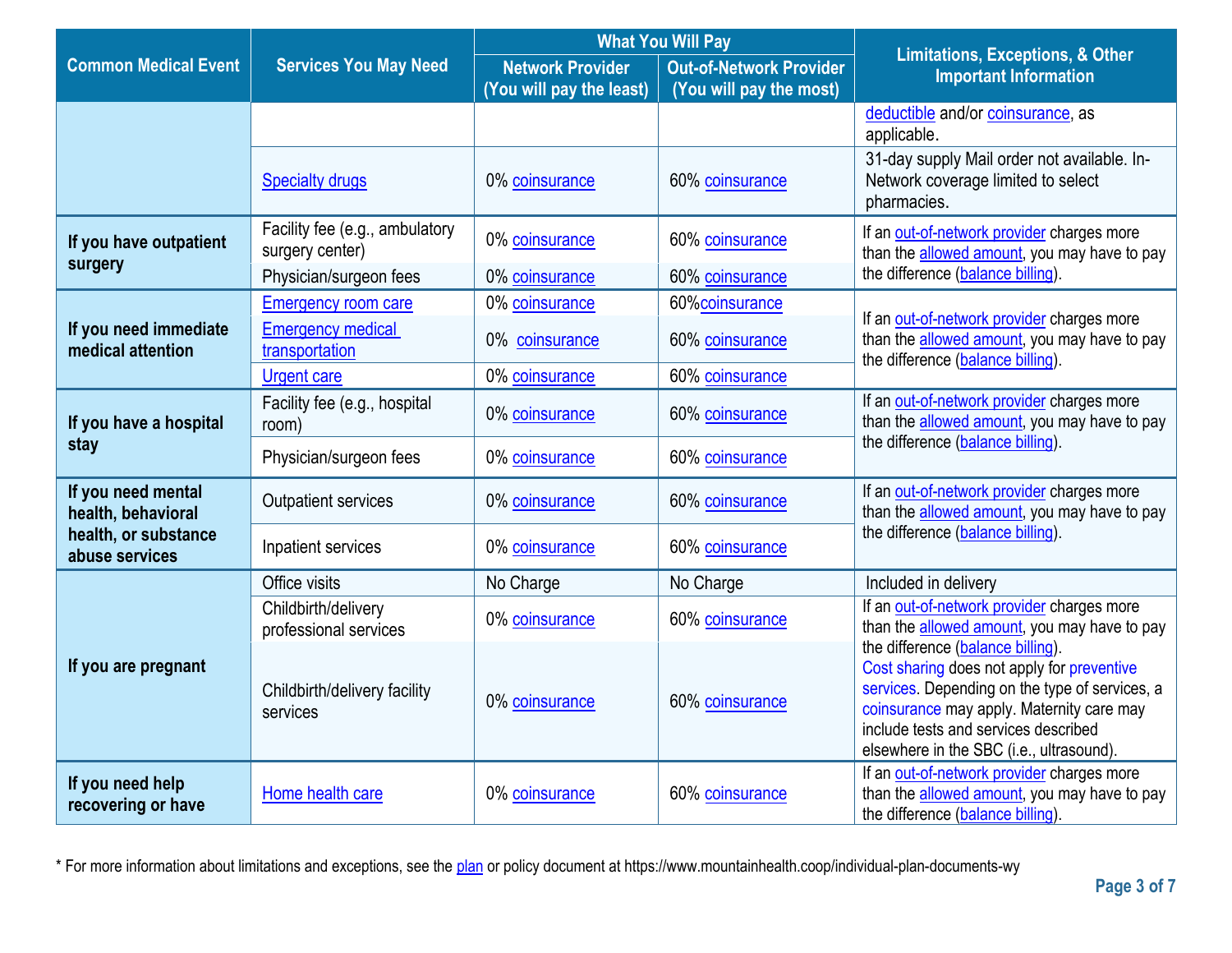|                               |                                      | <b>What You Will Pay</b>                            |                                                                                                     | <b>Limitations, Exceptions, &amp; Other</b>                                                                                                                                                                     |
|-------------------------------|--------------------------------------|-----------------------------------------------------|-----------------------------------------------------------------------------------------------------|-----------------------------------------------------------------------------------------------------------------------------------------------------------------------------------------------------------------|
| <b>Common Medical Event</b>   | <b>Services You May Need</b>         | <b>Network Provider</b><br>(You will pay the least) | <b>Out-of-Network Provider</b><br>(You will pay the most)                                           | <b>Important Information</b>                                                                                                                                                                                    |
| other special health<br>needs | <b>Rehabilitation services</b>       | 0% coinsurance                                      | 60% coinsurance                                                                                     | 40 visit limit/year each for physical,<br>occupational, and speech therapy. If an out-of-<br>network provider charges more than the<br>allowed amount, you may have to pay the<br>difference (balance billing). |
|                               | <b>Habilitation services</b>         | 0% coinsurance                                      | 60% coinsurance                                                                                     | 40 visit limit/year each for physical,<br>occupational, and speech therapy. If an out-<br>of-network provider charges more than the<br>allowed amount, you may have to pay the<br>difference (balance billing). |
|                               | Skilled nursing care                 | 0% coinsurance                                      | 60% coinsurance                                                                                     | If an out-of-network provider charges more<br>than the allowed amount, you may have to<br>pay the difference (balance billing).                                                                                 |
|                               | Durable medical equipment            | 0% coinsurance                                      | 60% coinsurance                                                                                     | See policy documents. If an out-of-network<br>provider charges more than the allowed<br>amount, you may have to pay the difference<br>(balance billing).                                                        |
|                               | <b>Hospice services</b>              | 0% coinsurance                                      | 60% coinsurance                                                                                     | If an out-of-network provider charges more<br>than the allowed amount, you may have to<br>pay the difference (balance billing).                                                                                 |
| If your child needs,          | Children's eye exam                  | 0% coinsurance                                      | 25% coinsurance                                                                                     | Coverage is limited to one Vision<br><b>Examination per Covered</b><br>Dependent Child under age 19, per<br>Calendar Year.                                                                                      |
| dental care or eye care       | Children's glasses<br>0% coinsurance | 25% coinsurance                                     | Coverage is limited to one frame per<br>Covered Dependent Child under age 19, per<br>Calendar Year. |                                                                                                                                                                                                                 |
|                               | Children's dental check-up           | Not Covered                                         | Not Covered                                                                                         | None                                                                                                                                                                                                            |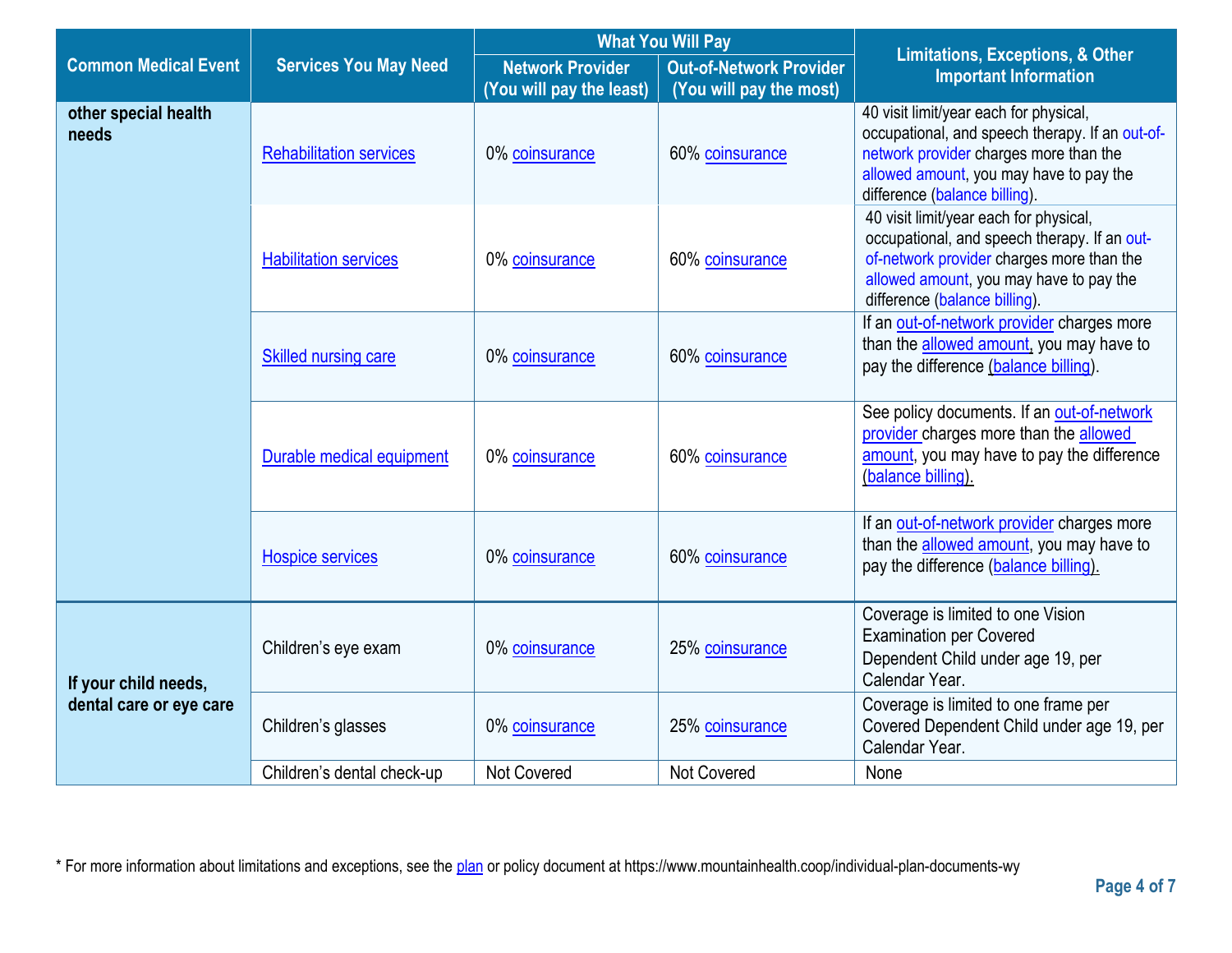|                                                                                                                                                                                                                                      | Services Your Plan Generally Does NOT Cover (Check your policy or plan document for more information and a list of any other excluded services.)                                                                                      |                                                                                                                                               |  |  |
|--------------------------------------------------------------------------------------------------------------------------------------------------------------------------------------------------------------------------------------|---------------------------------------------------------------------------------------------------------------------------------------------------------------------------------------------------------------------------------------|-----------------------------------------------------------------------------------------------------------------------------------------------|--|--|
| Abortion (except in the case of rape, incest,<br>$\bullet$<br>or when the life of the mother is endangered)<br>Dental Care (Child)<br>$\bullet$<br><b>Hearing Aids</b><br>Long term care                                             | Non-emergency care when traveling outside<br>$\bullet$<br>the United States, See<br>www.mountainhealth.coop/plan-documents-<br>$\underline{wy}$<br>Private-duty nursing unless the hospital does<br>not an urgent or acute care unit. | Religious counseling<br>Reversal of an elective sterilization<br>Rolfing therapy<br>Self-help programs<br>Temporomandibular joint dysfunction |  |  |
| Other Covered Services (Limitations may apply to these services. This isn't a complete list. Please see your plan document.)                                                                                                         |                                                                                                                                                                                                                                       |                                                                                                                                               |  |  |
| Acupuncture (Up to 12 visits/year)<br>Bariatric surgery: Prior authorization<br>required<br>Chiropractic care (Up to 20 visits/year)<br>Cosmetic surgery (Only if medically<br>necessary or for certain reconstructive<br>surgeries) | Dental Care (Adult) up to \$100.00 limit<br>$\bullet$<br>Infertility treatment, except artificial<br>$\bullet$<br>fertilization<br>Routine eye care (Adult) up to \$60.00 limit<br>$\bullet$                                          | Routine foot care provided to a member with<br>$\bullet$<br><b>Diabetes</b><br>Weight loss programs: Prior authorization<br>required          |  |  |

ontinue Coverage: There are agencies that can help if you want to continue your coverage after it ends. The contact information for those agencies is: Mountain Health CO-OP at 1-844-262-1560, State insurance department contact information at 1-866-444-3272 or https://www.dol.gov/agencies/ebsa/about-ebsa/ask-a-question/ask-ebsa. State consumer assistance program at [http://www.cms.gov/ccIIO/Resources/Consumer-](http://www.cms.gov/ccIIO/Resources/Consumer-Assistance-Grants)[Assistance-Grants,](http://www.cms.gov/ccIIO/Resources/Consumer-Assistance-Grants) Office of Personnel Management Multi State Plan Program at https://www.opm.gov/healthcare-insurance/multi-state-plan-program/external [review/.](https://www.opm.gov/healthcare-insurance/multi-state-plan-program/external%20review/) Other coverage options may be available to you, too, including buying individual insurance coverage through the [Health Insurance](https://www.healthcare.gov/sbc-glossary/#health-insurance) [Marketplace.](https://www.healthcare.gov/sbc-glossary/#marketplace) For more information about the [Marketplace,](https://www.healthcare.gov/sbc-glossary/#marketplace) visit [www.HealthCare.gov](http://www.healthcare.gov/) or call 1-800-318- 2596.

Your Grievance and Appeals Rights: There are agencies that can help if you have a complaint against your [plan](https://www.healthcare.gov/sbc-glossary/#plan) for a denial of a [claim.](https://www.healthcare.gov/sbc-glossary/#claim) This complaint is called a [grievance](https://www.healthcare.gov/sbc-glossary/#grievance) or [appeal.](https://www.healthcare.gov/sbc-glossary/#appeal) For more information about your rights, look at the explanation of benefits you will receive for that medical [claim.](https://www.healthcare.gov/sbc-glossary/#claim) Your [plan](https://www.healthcare.gov/sbc-glossary/#plan) documents also provide complete information on how to submit a [claim,](https://www.healthcare.gov/sbc-glossary/#claim) [appeal,](https://www.healthcare.gov/sbc-glossary/#appeal) or a [grievance](https://www.healthcare.gov/sbc-glossary/#grievance) for any reason to your [plan.](https://www.healthcare.gov/sbc-glossary/#plan) For more information about your rights, this notice, or assistance, contact: www.mountainhealth.coop or call 1-844-262-1560.

## **Does this plan provide Minimum Essential Coverage? Yes**

[Minimum Essential Coverage](https://www.healthcare.gov/sbc-glossary/#minimum-essential-coverage) generally includes [plans,](https://www.healthcare.gov/sbc-glossary/#plan) [health insurance](https://www.healthcare.gov/sbc-glossary/#health-insurance) available through the [Marketplace](https://www.healthcare.gov/sbc-glossary/#marketplace) or other individual market policies, Medicare, Medicaid, CHIP, TRICARE, and certain other coverage. If you are eligible for certain types of [Minimum Essential Coverage,](https://www.healthcare.gov/sbc-glossary/#minimum-essential-coverage) you may not be eligible for the [premium tax credit.](https://www.healthcare.gov/sbc-glossary/#premium-tax-credits)

## **Does this plan meet the Minimum Value Standards? Yes**

*.*

If your [plan](https://www.healthcare.gov/sbc-glossary/#plan) doesn't meet the [Minimum Value Standards,](https://www.healthcare.gov/sbc-glossary/#minimum-value-standard) you may be eligible for a [premium tax credit](https://www.healthcare.gov/sbc-glossary/#premium-tax-credits) to help you pay for a plan through the [Marketplace.](https://www.healthcare.gov/sbc-glossary/#marketplace)

*To see examples of how this [plan](https://www.healthcare.gov/sbc-glossary/#plan) might cover costs for a sample medical situation, see the next section*